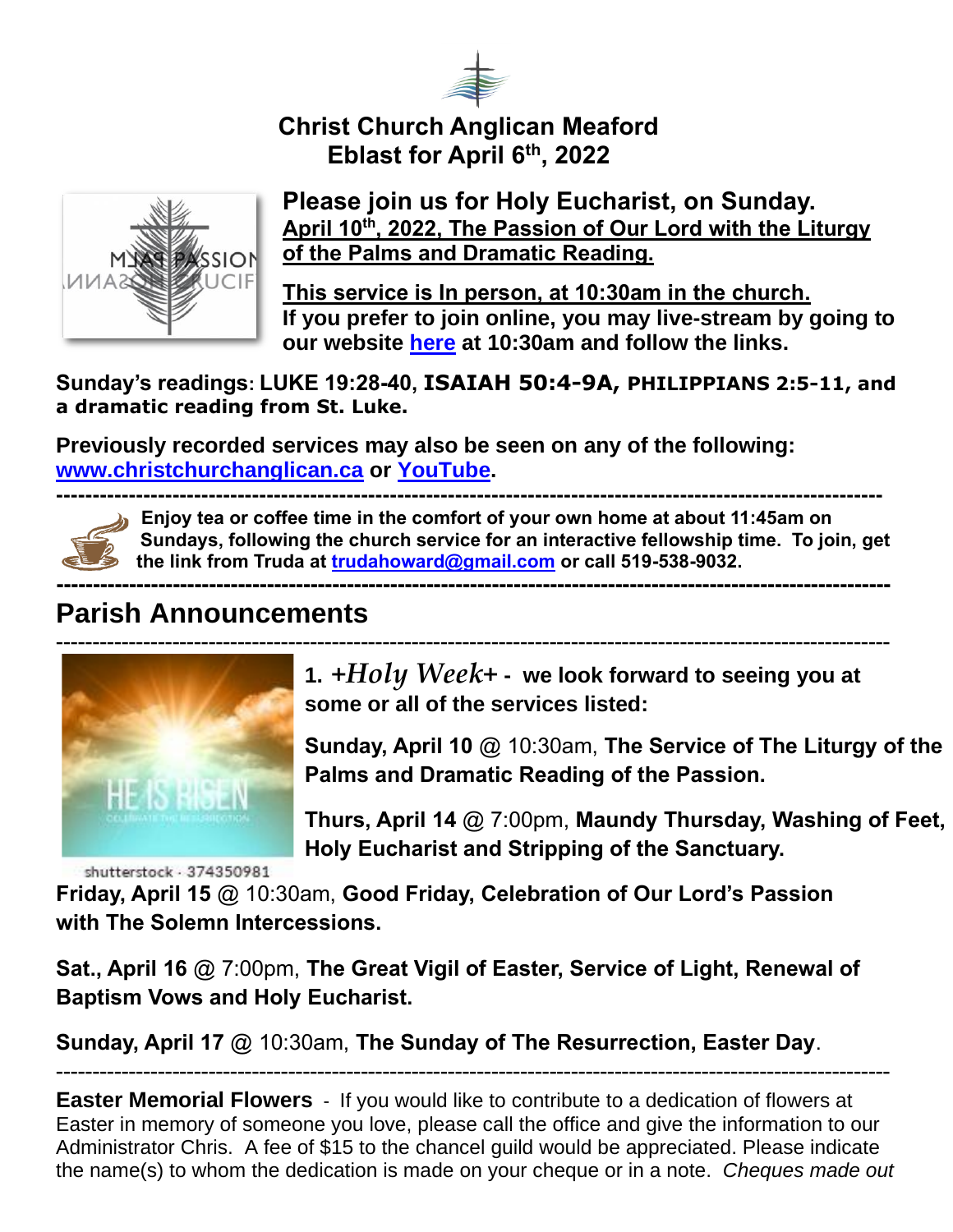*to Christ Church Meaford. You may include in your offering envelope – just indicate \$15 for Easter flowers.* 

------------------------------------------------------------------------------------------------------------------



**2. Announcements from the Bishop of Huron**



Bishop Townshend appoints the **Reverend Brendon Bedford** as Assistant Curate, Christ Church, Meaford effective May 1, 2022.

> **Welcome Reverend Bedford to Christ Church Meaford. We look forward to your arrival.**

------------------------------------------------------------------------------------------------------------------------ **3. We are collecting clothing items for a clothing giveaway in support of our harvesters.** Please bring your clean items to the lounge when the church is open. Shoes, boots, socks, sweaters, pants etc. are needed. -------------------------------------------------------------------------------------------------------------------

**4. There is a Stewardship and Capital Campaign committee meeting on Thursday April 7th at** 

**4pm on Google Meet. Please let Gilles know of any regrets.**  -------------------------------------------------------------------------------------------------------------------

**5. The Parish Council meeting will be held on Friday, April 8th at 2:00pm in the Parish Hall.** 

------------------------------------------------------------------------------------------------------------------- **6. There will be a Celebration of Life for Win Shaw, held on Saturday, April 9th** 

**2022** at Christ Church Meaford at 11:00am. Anyone who would like may attend.

**-------------------------------------------------------------------------------------------------------------------** 7. We could use some helpers to make palm crosses on Saturday, April 9th at 1:30pm. Please speak to Carol Kollen or call the church office at 519-538-1330 or office@christchurchanglican.ca **-------------------------------------------------------------------------------------------------------------------**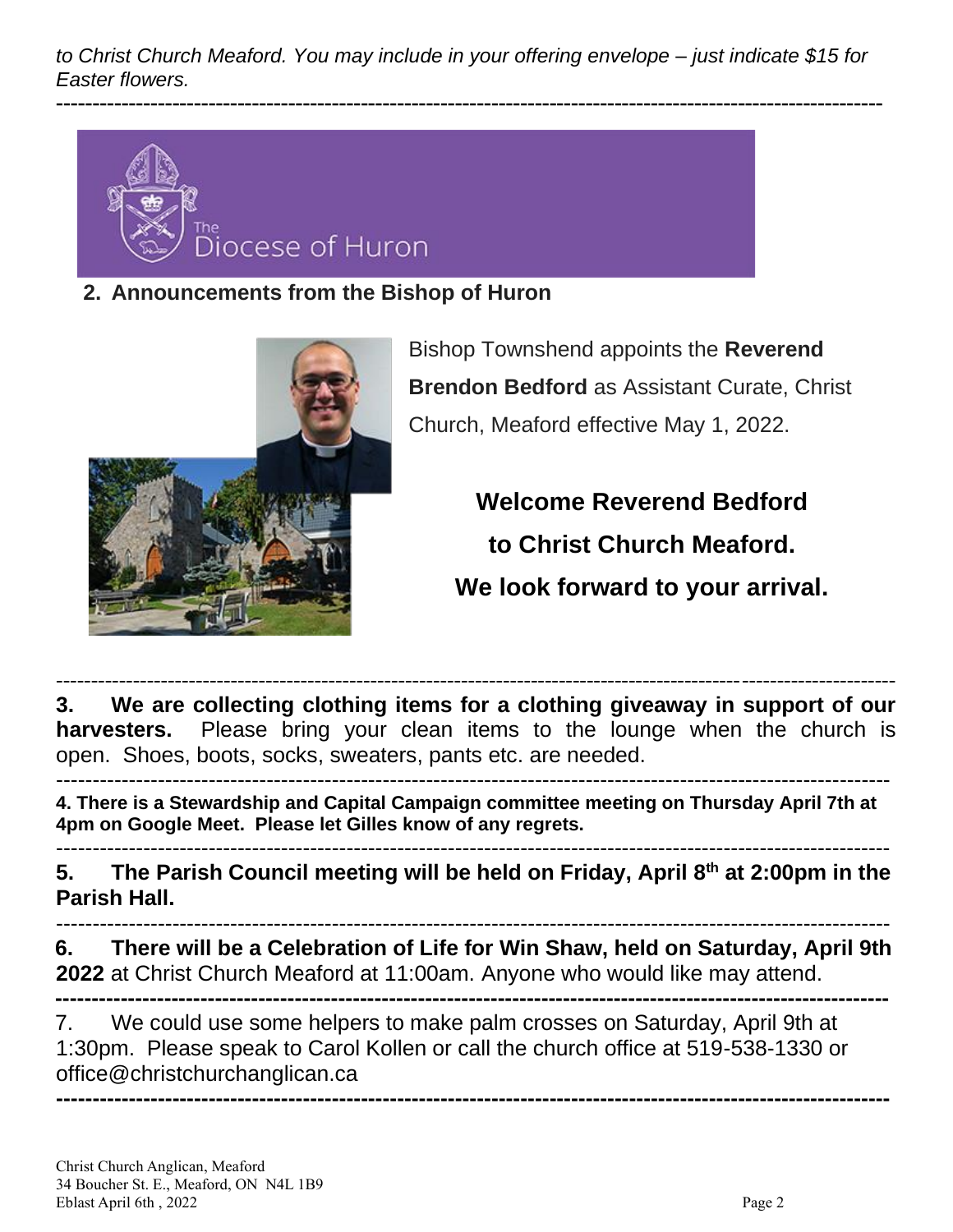#### **8. COMMUNITY MEALS**



#### **The next scheduled meal will be Tuesday, April 12th . Meals should be ordered no later than Friday noon prior to the Tuesday delivery date**.

If you know someone who could benefit from a meal, please call the church office 519-538-1330 or speak to Carol Kollen or Gilles Haché.

**---------------------------------------------------------------------------------------------------------------------------------------** 9. **Easter Dinner** – On Sunday, April 17th, there will be an **Easter Dinner** at the Meaford & St. Vincent Community Centre from 4:30 to 7:00pm. It is offered to those who would like to reserve in advance. The cost is \$25, payable at the door. **Call to reserve your space – dine-in or takeout – please let us know the number of dinners, whether dine-in or takeout – 519-538-1330**. Poster following.



10. **PASTORAL CARE For urgent matters please contact Archd'n. Judy Walton, Priest-in-charge at 705-444-0233 or 705- 607-0870 or Rev'd Gilles Haché at 519-505-6965. You may also reach them by email [revjudy@rogers.com](mailto:revjudy@rogers.com) or [gilleshache@diohuron.org.](mailto:gilleshache@diohuron.org) They will respond as quickly as possible.** For non-urgent matters, questions, or concerning other ministries, please call the office 519-538-1330.



11. **Intercessions.** If you had requested that someone's name be put on the Prayer List, (those we pray for weekly) would you please advise us if you would like the name to remain or be removed. The Prayer List is those named for prayer during

Intercessions weekly during Sunday worship and is on the back page of the bulletin, before announcements. This would assist us in keeping the Prayer List up to date. Please call the office or send us an email to [office@christchurchanglican.ca.](mailto:office@christchurchanglican.ca)

---------------------------------------------------------------------------------------------------

### **Contact Info**

| <b>Church office.</b>         | 519-538-1330          | office@christchurchanglican.ca |
|-------------------------------|-----------------------|--------------------------------|
| <b>Archdeacon Judy Walton</b> |                       |                                |
| Priest-in-charge              | 705-444-0233 (home)   |                                |
|                               | 705-607-0870 (mobile) | revjudy@rogers.com             |
| Rev'd Gilles Haché, deacon    | 519-505-6965          | gilleshache@diohuroon.org      |
| <b>Truda Howard, warden</b>   | 519-538-9032          | trudahoward@gmail.com          |
| Donna Thompson, warden        | 289-259-0558          | dthompsonca@yahoo.com          |
| Norma McCauley, deputy        | 519-538-2991          | sugarface65@hotmail.com        |
| John Watchurst, deputy        | 519-538-2894          | watchurst@hotmail.com          |

*You may also watch us here* 



**PLEASE NOTE For info on services, call 519-538-1330 or check the website, [www.christchurchanglican.ca](http://www.christchurchanglican.ca/) or our facebook page** 

**https:/[/www.facebook.com/Christ-Church-Anglican-1968703720010902](file:///C:/Users/Church%20Office/IDrive-Sync/CHRIST%20CHURCH%20MEAFORD/Eblasts/EBLASTS%202021/www.facebook.com/Christ-Church-Anglican-1968703720010902) .** 

**The Church Office is OPEN Tuesdays, Wednesdays and Thursdays from 9:00am to 1:00pm.**